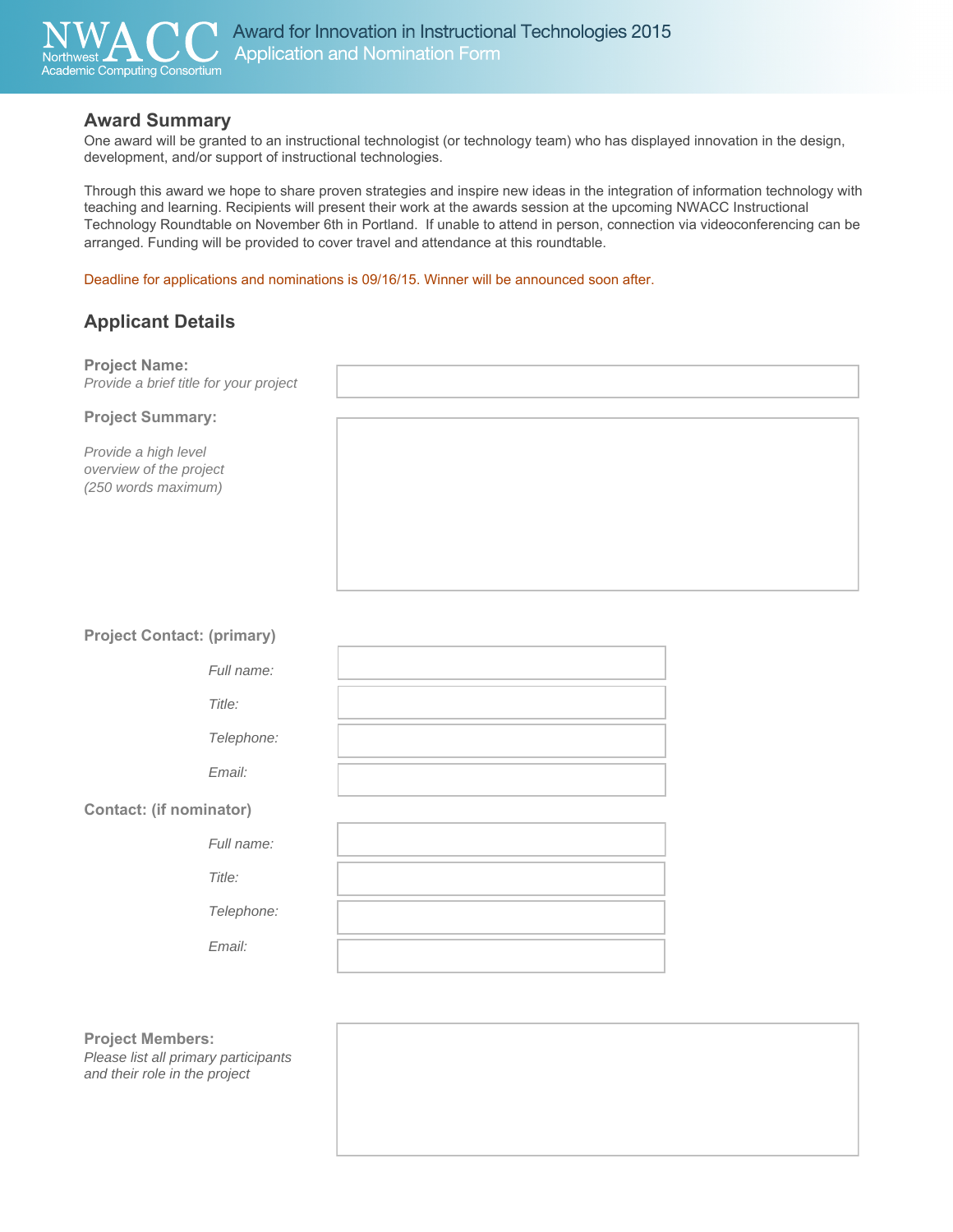

**Institution:** *Institution's name and address (must be an NWACC affiliate member)* 

# **Project Description**

Project Background *Please provide a brief history of the project.* 

## **How is this project innovative?**

*What are the technological innovations being used to promote teaching and learning? How is this unique from methods that have been tried before or already exist?* 

## **Collaboration**

*Describe how this project involved multiple partners on your campus or with other institutions.*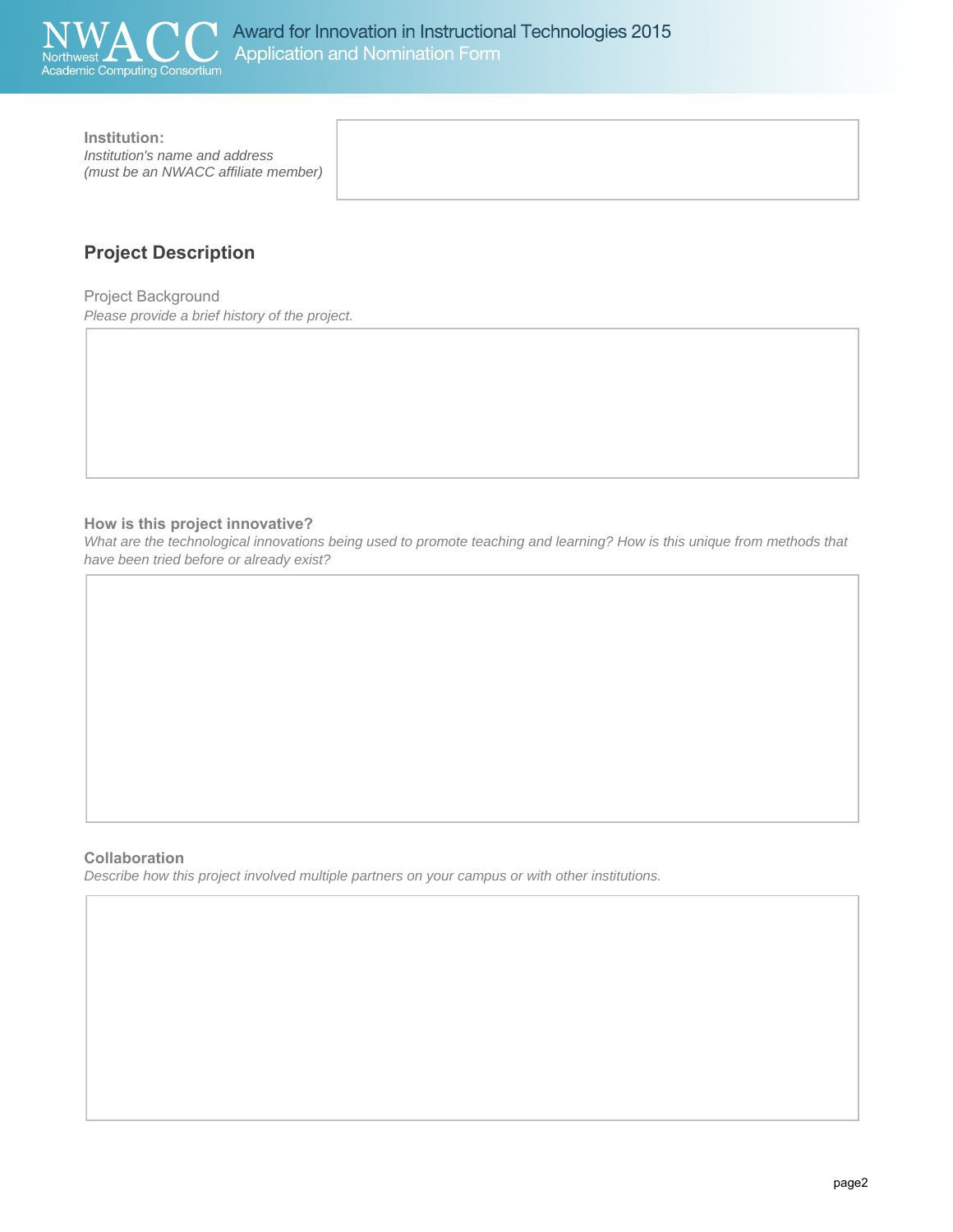

## **Student Impact**

*How many students participated in this project? How have they been impacted?* 

#### **Areas Impacted**

*What areas, degree programs, courses have been impacted by this project? Describe the impact the project had on them and how you assessed that impact.* 

## **Transferability**

*How can this project be re-purposed to serve other departments, programs or institutions?* 

## **Future of the project**

*Describe the next stages for this work.* 

Link to project web site (if available):